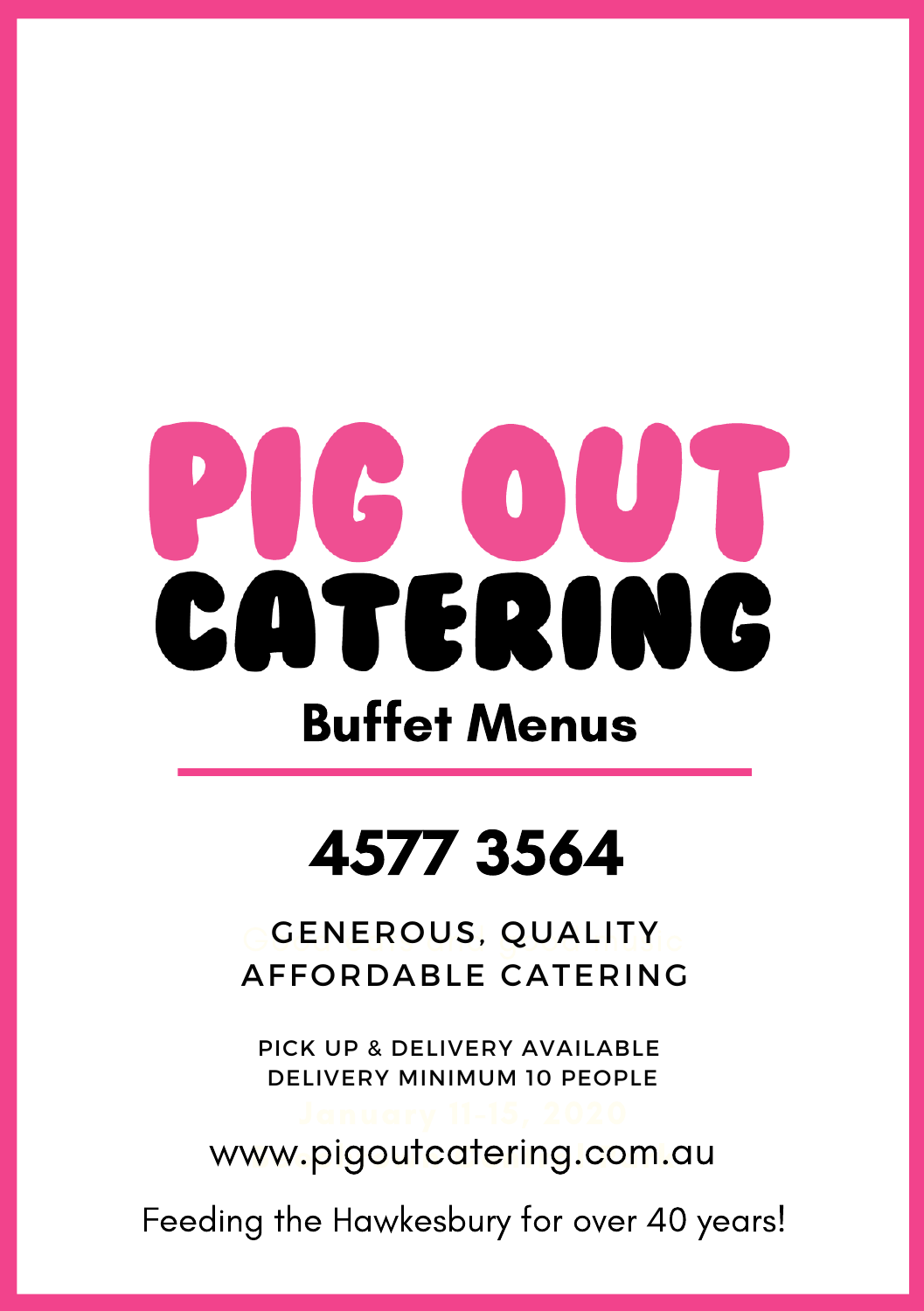# **Fully Catered Menu**

### PIGOUT PREMIUM \$34PP

### **Minimum 30ppl 2.5h Package**

Pigout's Meats: Slow cooked shredded Beef Brisket Succulent Pork & Crackling, Served with Gravy & Apple Sauce

### Sides:

Jacket Potatoes with Sour Cream Honeyed Carrot Batons Juicy Corn Cobbettes Steamed Peas Fresh Baked Bread Rolls Butter Portions

### Salads:

Roast Pumpkin, Feta & Cous Cous Salad Pesto Pasta Salad Crispy Asian Noodle Salad

### **Desserts**

Pavlova with Fresh Fruit and Cream Variety of Cheesecakes Fresh Fruit Salad

Includes: Quality Disposable Plates, Serviettes & Cutlery Salt & Pepper Quality Staff to Prepare and Present Food in an Attractive Buffet Style

### SIMPLY CATERED \$29PP

**Minimum 30ppl 2.5h Package**

Pigout's Meats: Prime Yearling Beef, Served with Gravy Succulent Pork & Crackling, Served with Gravy & Apple Sauce

### Salads:

Beetroot & Walnut Salad Coleslaw Seasonal Garden Salad Pesto Pasta Salad

Jacket potatoes with sour cream

**Desserts** Pavlova with Fresh Fruit and Cream Variety of Cheesecakes Fresh Fruit Salad

Includes: Quality Disposable Plates, Serviettes & Cutlery Salt & Pepper Quality Staff to Prepare and Present Food in an Attractive Buffet Style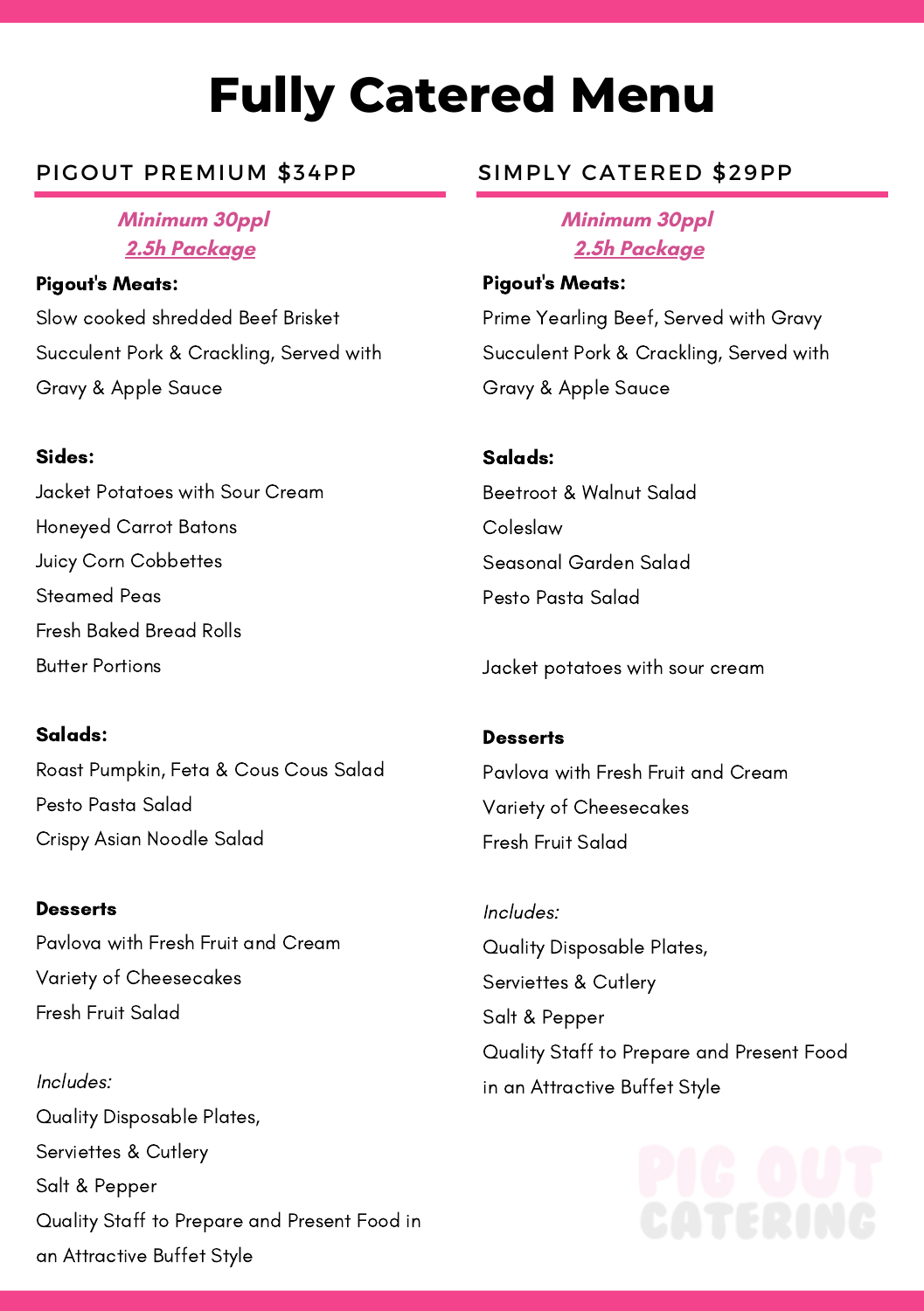# **Fully Catered Menu**

### **Minimum 30ppl 3.5h Package**

Appetisers

Tempura Fish Cocktails, Garlic Chicken Kiev Balls, Lamb Kofta Skewers, Salt & Pepper Calamari, Vegetarian Spring Rolls, Arancini Cooked fresh on site with accompanying sauces.

### Pigout's Meats:

Slow cooked shredded Beef Brisket Premium Roast Lamb Succulent Pork & Crackling Served with Gravy & Apple Sauce

### Salads

Roast Pumpkin, Feta & Cous Cous Salad Pesto Pasta Salad Crispy Asian Noodle Salad

Hot Sides Jacket potatoes with sour cream Corn cobbettes Fresh Baked Bread Rolls with Butter Portions

**Dessert** Pavlova with Fresh Fruit and Cream Variety of Cheesecakes Fresh Fruit Salad

Includes: Quality Disposable Plates, Serviettes & Cutlery Salt & Pepper Quality Staff to Prepare and Present Food in an Attractive Buffet Style

### 3 COURSE FEAST \$41PP THE WHOLE HOG \$55PP

### **WOW your guests with our Charcoal Spit on-site! Minimum 60ppl 4.5h Package**

### **Appetisers**

Tempura Fish Cocktails, Garlic Chicken Kiev Balls, Lamb Kofta Skewers, Salt & Pepper Calamari, Vegetarian Spring Rolls, Arancini Cooked fresh on site with accompanying sauces.

### Pigout's Meats:

Prime Yearling Beef Premium Roast Lamb Succulent Pork & Crackling Served with Gravy & Apple Sauce

Salads Roast Pumpkin, Feta & Cous Cous Salad Pesto Pasta Salad Crispy Asian Noodle Salad

Hot Sides Jacket potatoes with sour cream Corn cobbettes Fresh Baked Bread Rolls with Butter Portions

Dessert Pavlova with Fresh Fruit and Cream Variety of Cheesecakes Fresh Fruit Salad

Includes: Quality Disposable Plates, Serviettes & Cutlery Salt & Pepper Quality Staff to Prepare and Present Food in an Attractive Buffet Style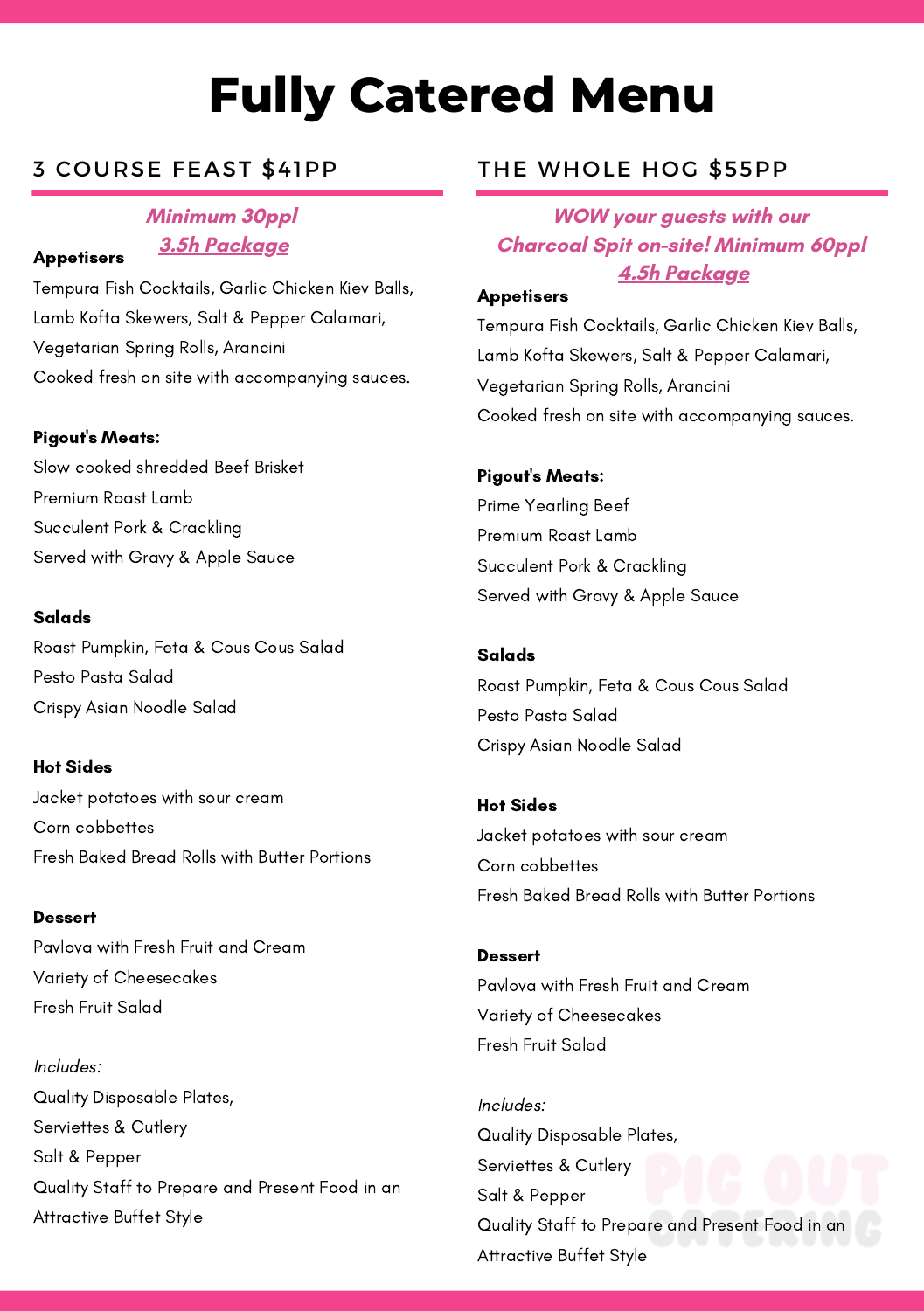### **Drop-Off Menu**

### MINIMUM 10 PEOPLE FOR DELIVERY. DELIVERY STARTS FROM \$20.

### SUMMER FAVOURITES \$18PP THE PORK & LAMB \$20PP

Succulent Roast Pork With Crackling Premium Yearling Roast Beef Coleslaw Creamy Potato Salad Creamy Pasta Salad Seasonal Garden Salad Dinner Rolls Butter Portions Gravy and Sauces Quality Disposable Plates & Cutlery

Succulent Roast Pork With Crackling Tender Roast Lamb Creamy Potato Salad Seasonal Garden Salad Pesto Pasta Salad Beetroot and Walnut Salad Dinner Rolls Butter PortionsGravy and Sauces Quality Disposable Plates & Cutlery

### HOT SIDES \$22PP

Succulent Roast Pork With Crackling Creamy Potato Baked Beef Lasagne Juicy Corn Cobbettes Creamy Coleslaw Seasonal Garden Salad Honey Mustard Roast Pumpkin & Carrots Dinner Rolls Butter Portions Gravy and Sauces Quality Disposable Plates & Cutlery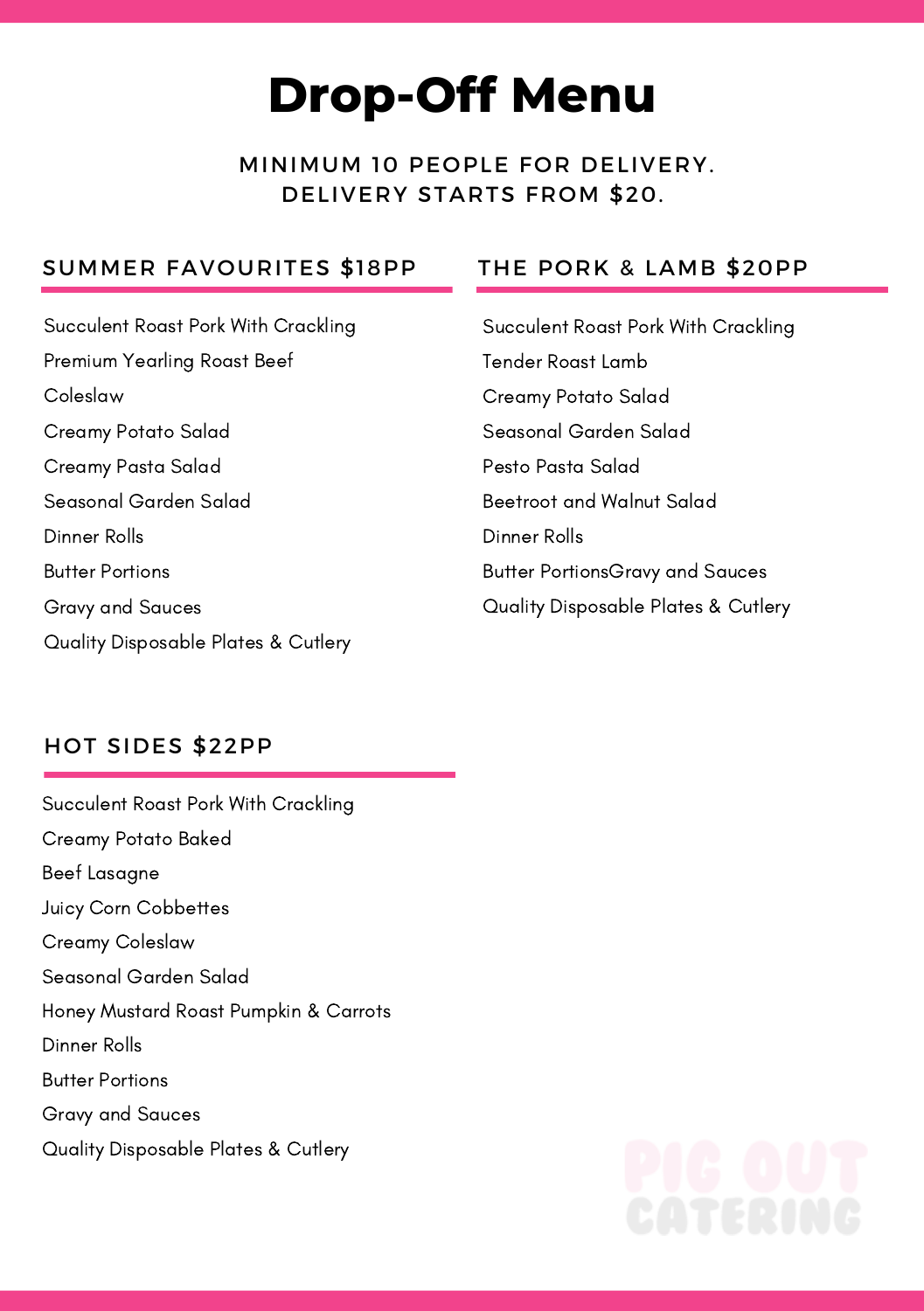## **Drop-Off Menu**

### DELUXE DROP-OFF \$26PP

Succulent Roast Pork With Crackling Slow cooked Shredded Beef Brisket Roast Pumpkin, Feta & Cous Cous Salad Pesto Pasta Salad Crispy Asian Noodle Salad Jacket Potatoes Corn Cobbettes Dinner Rolls Butter Portions Individual Pavlovas With Cream and Berries Seasonal Fruit Salad Gravy and Sauces Quality Disposable Plates & Cutlery

### MEAT ONLY \$12PP

Succulent Roast Pork With Crackling Premium Yearling Roast Beef Long Rolls Butter Portions Gravy and Sauces

### LOW 'N' SLOW \$15PP

12 hour slow cooked Pulled Pork Smokey Shredded Beef Brisket Coleslaw Long Rolls Butter Portions Gravy and Sauces